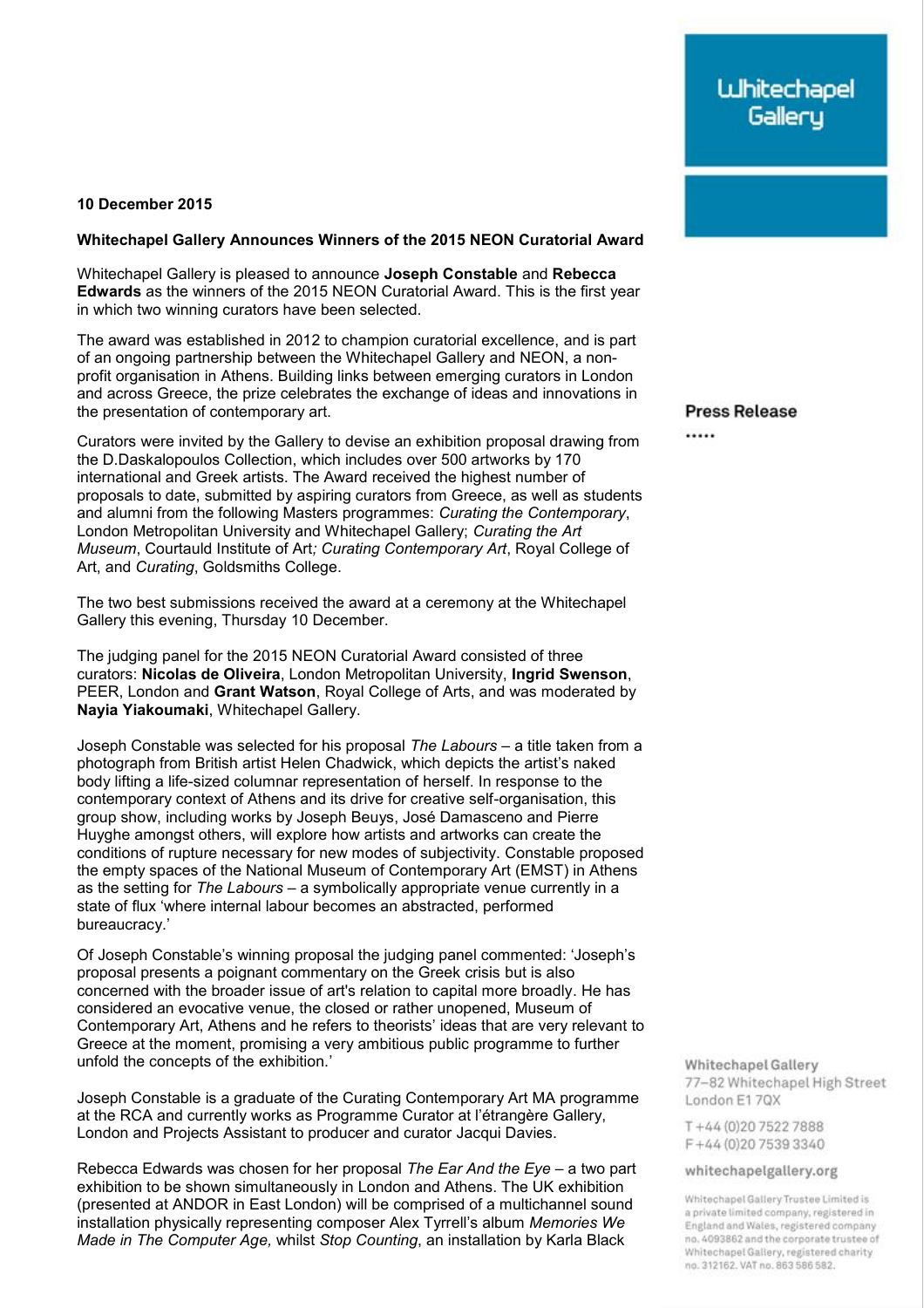will be displayed at State of Concept gallery in Athens. A dialogue will be created between both installations through the use of live recordings and projections in real time of the corresponding artworks in the two cities. The physical and the non-physical will 'be in a state of synchronicity' through technology. The exhibition will 'confront the idea of spaces' and what this means for art and the contemporary.

Of Rebecca Edwards' proposal the judging panel commented: 'Rebecca's proposal successfully considers the relationship between artwork, location and experience. She proposes a material translation; the melding of sight and sound, through a simple, yet transformative process. Rather than opting for the traditional exhibition format her proposal results in a curatorial presentation of a new relationship or constellation which makes it stand out from many others.'

Rebecca Edwards is an independent curator and writer based in London. An Alumnus of The Cass, London Metropolitan University, Edwards recent curated exhibitions include: *MWMITCA*, Lewisham ArtHouse, (2015), *A Statue Is Present: Stories of Melancholy and Raving Madness*, Royal College of Psychiatrists, London (2015) and *A Sense of Things:* co-curated group show, Zabludowicz Collection, London (2014).

Elina Kountouri, Director of NEON said: 'We look forward to continuing this important cultural dialogue between Greece and the UK through our renewed partnership with the Whitechapel on the Curatorial Exchange and Award.'

## **Notes for Editors**

- The NEON Curatorial Award is open to curators across Greece and London, including current and alumni students from London Metropolitan University, The Courtauld Institute, Goldsmiths College and the Royal College of Art. The award builds on the Whitechapel Gallery's local and international networks with academic departments of curatorial studies.
- Since the Curatorial Exchange/Award programme began in 2012, a total of 88 curators from Greece and London have participated to date.
- The NEON Curatorial Award is part of the NEON Curatorial Exchange, in which curators benefit from a four-day study trip to Athens and London, including guided tours of the Athenian and London art scene. The exchange is designed to open up networking and professional development opportunities for young curators. The programme is organised by the Whitechapel Gallery and has been devised and coordinated by Nayia Yiakoumaki, Curator at the Whitechapel Gallery and Project Manager of the NEON Curatorial Exchange and Award.
- The judges for the 2015 NEON Curatorial Award are: Nico de Oliveira, Course Leader on MA Curating the Contemporary, London Metropolitan University; Ingrid Swenson, Director of PEER, London; Grant Watson, Tutor of Curatorial Theory at Royal College of Art, MA Curating Contemporary Art. The panel is chaired by Nayia Yiakoumaki, Curator Archive Gallery & NEON Curatorial Exchange/Award Project Manager, Whitechapel Gallery
- Applications for next year's award will open in summer 2016.
- NEON works to bring contemporary culture closer to everyone. As a non-profit organisation it aims to create new conversations and a larger, informed society around the arts. It aspires to change perceptions and introduce a culturally relevant and cosmopolitan activity in Greece. Founded by art collector and entrepreneur Dimitris Daskalopoulos, and under the Directorship of Elina Kountouri, NEON breaks with the convention of a permanent space as the home of activities for a collector and instead acts on a multi-locality of initiatives, spaces, civic and social contexts, where activities are developed and public accessibility is encouraged. This constitutes a diverse and open space within society, where information is disseminated and the relationship between the city, the arts and its inhabitants is reflected.